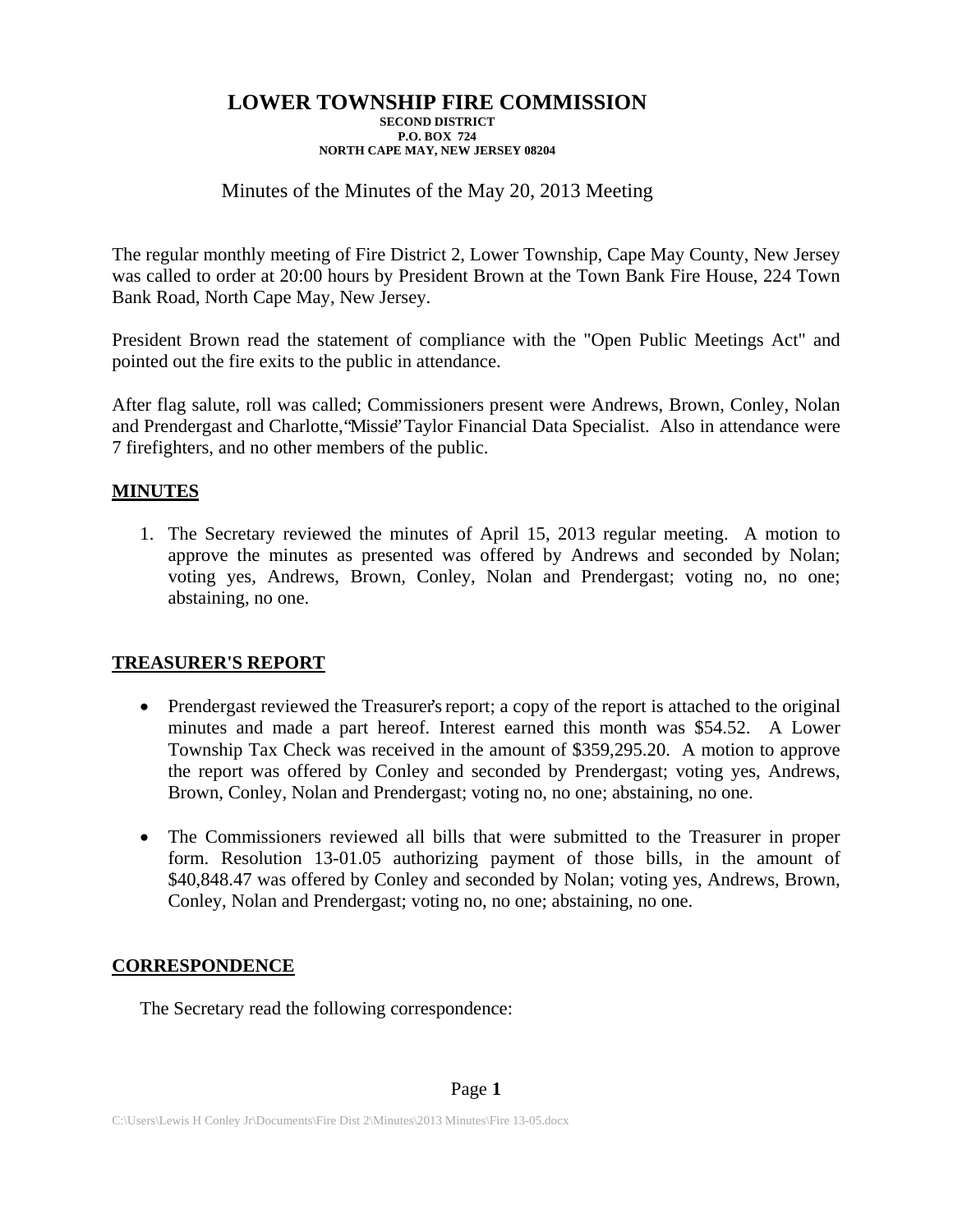## Minutes of the Minutes of the May 20, 2013 Meeting

- 1. Minutes of the N. J. Association of Fire Districts March 9, 2013 meeting.
- 2. Letter in dated May 14, 2012 from Pierce Manufacturing acknowledging receipt of prepayment for the 2013 Pierce Pumper in the amount of \$593,898.00 which was received on April 3, 2013 from Oshkosh Capital.

### **TOWN BANK VOLUNTEER FIRE COMPANY REPORT**

Chief Megonigal reported the following:

• Report of the month's activities; a copy of the report is attached to the original of these minutes.

## **BUREAU OF FIRE SAFETY REPORT**

• Conley who is the Board's representative to the Bureau provided a report on the activities of the Bureau of Fire Safety's previous month and distributed copies of the financial reports. A copy of the minutes of that meeting was distributed to the Commissioners and is attached to the original of these minutes.

### **OLD BUSINESS**

 *The Chief reported a growing building crack in the southeast corner of the engine bay. Conley has look at the crack and it looks like a settlement issue. The Commission authorized Conley to contact a structural engineer to look at the situation and make recommendations. (03/08).* 

*Conley reported that he contacted Edward P. Ryan, PE, a structural engineer who met with Conley and Brown to look at the building. Mr. Ryan's preliminary determination was that the cracking is due to settlement but there is no immediate danger. He will prepare recommendations and specifications for the repair of the settlement as well as the cracks in the near future. (04/08)*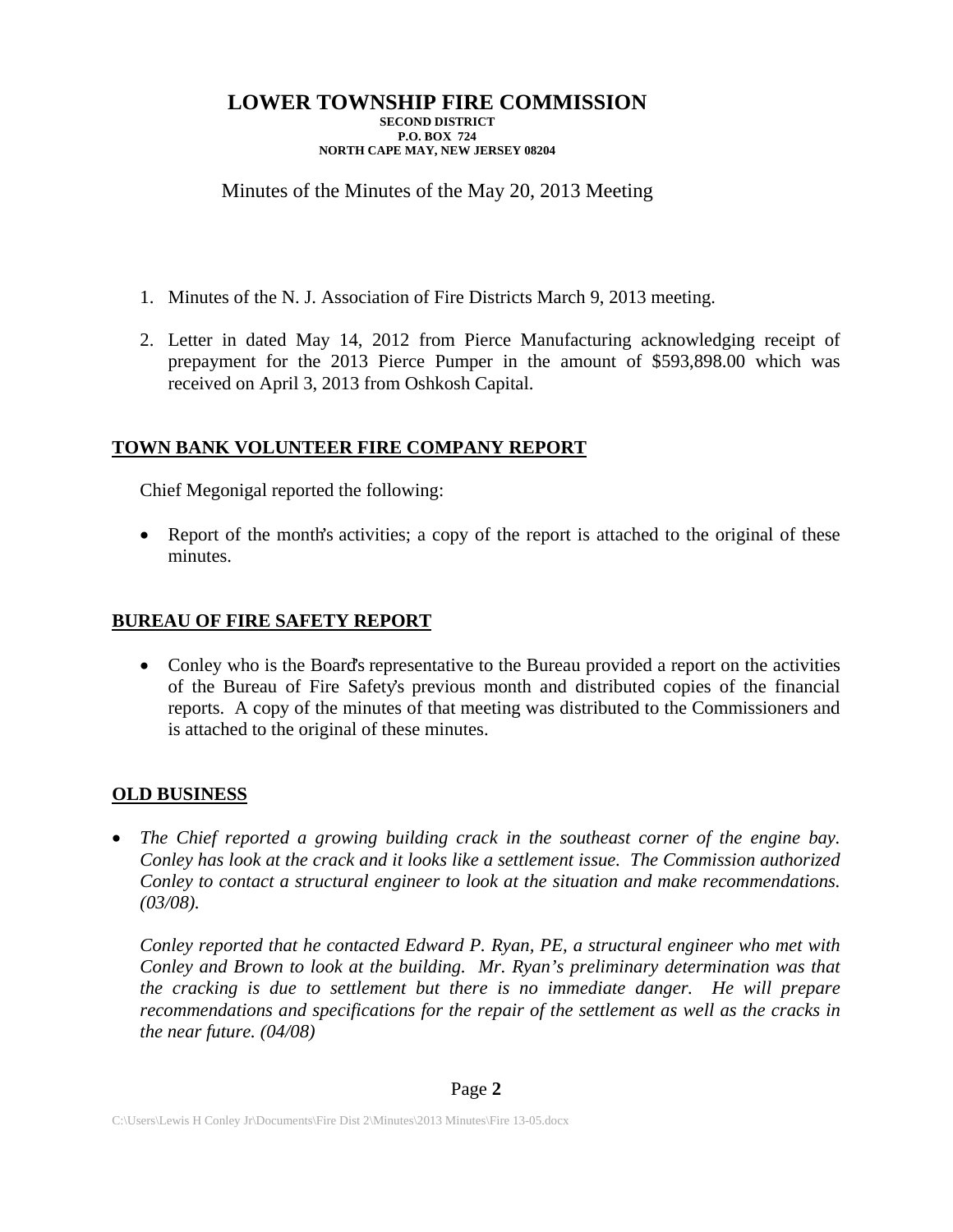## Minutes of the Minutes of the May 20, 2013 Meeting

*Conley reported that he has received the details from structural engineer, Edward P. Ryan and will coordinate with Richard Braslow and Ryan to put together a contract to perform the work recommended. (06/08).* 

*Nolan inquired as to the status of the crick repair. Conley responded that the District is in the process of having a contractor look at it and provide an estimate to see if the repair needs to be bid. He also reported the Mr. Ryan had reported that there is no immediate*  danger, and budget constraints had moved this repair a little lower on the priority list, but *not forgotten. (06/12)* 

 *Scott Brown asked if there was some types of sealer that can be used to stop the damage to apparatus aprons that have sever salt damage. He has seen repairs to bridge surfaces that were temporarily repaired rather quickly. Brown volunteered to discuss it with a friend who is a masonry contractor and Conley will talk to the County Engineer who may have specified the repairs to the County Bridges. (06/12)* 

*Brown reported that Jay Blackley of Blackley Concrete will look at the driveway and make a recommendation (07/12)* 

*Brown reported that Jay Blackley reported that there is no fix the driveway apron will need to be removed and replaced. Conley requested that Blackley provide us with a cost estimate to do that work so that we know if we would need to bid the project and look for the money to pay for the replacement. (08/12)* 

*Brown reported that Blackley has provided a proposal to remove the existing concrete and replace it with the same strength reinforced concrete for \$24,860.00. This is above the bid threshold and obviously will need to be bid.* 

*Conley suggested that if total replacement is necessary, we should look into retaining a structural engineer or architect to design a heating system into the apron and then there would be no need to*  have salt on it. Conley will look into finding an engineer or architect with the appropriate *experience. (09/12)* 

*Conley reported that he has not been able to get Jay Blackley (concrete mason) to respond with a cost for a temporary winter patch. Brown will reach out to Troiano Concrete to see if they can do a temporary patch to get us through the winter months. (12/12)* 

*Brown reported that he has contacted Ernie Troiano, Jr. of E. Troiano & Sons Concrete who will perform a temporary patch on the driveway for an estimated cost of \$2,100.00 as outlined in his letter of December 21, 2012. Conley reported that he has contacted, in writing, Thomas Lipski of PEOSH to request an extension of time to repair the driveway apron. A motion was offered by Andrews and* 

#### Page **3**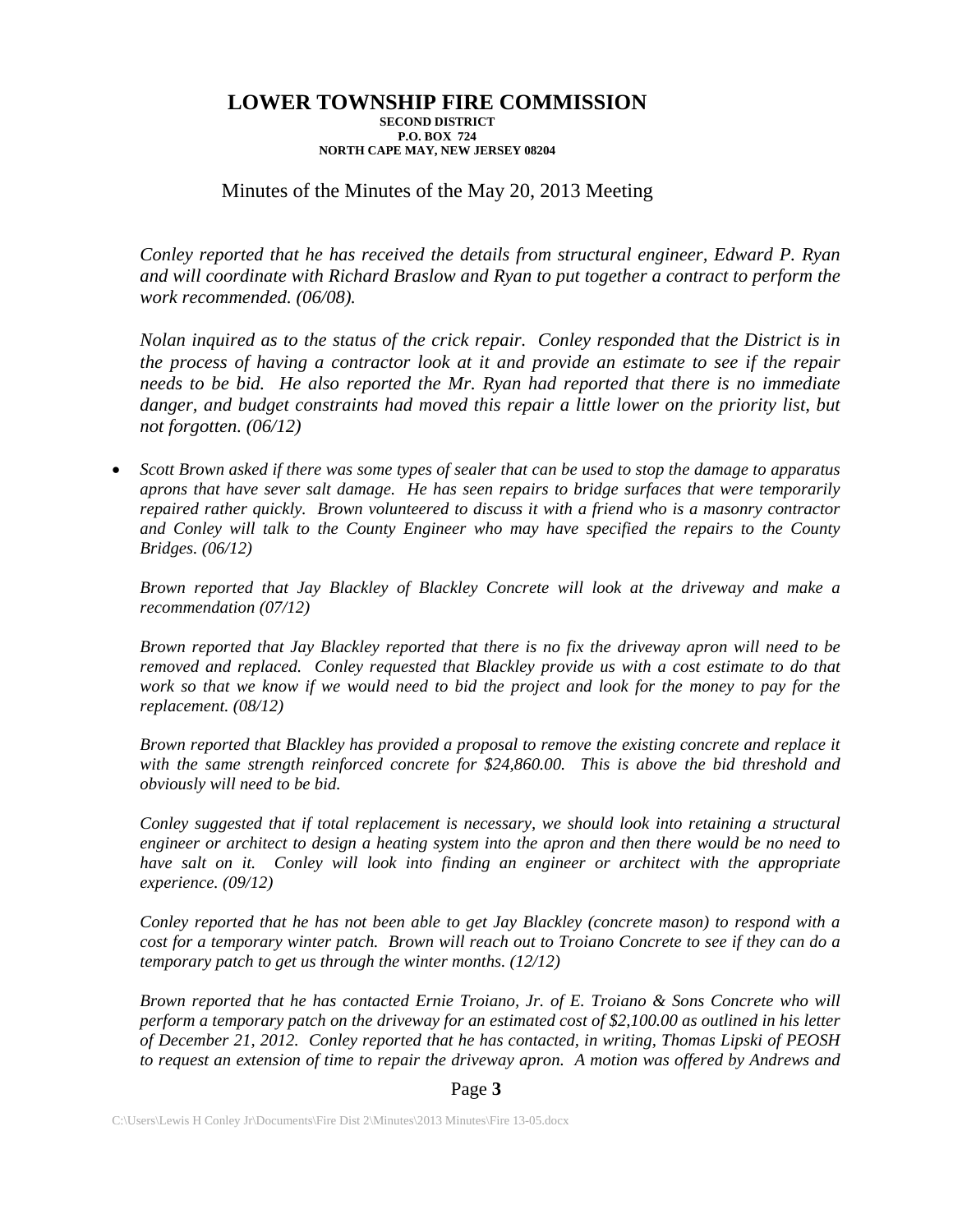## Minutes of the Minutes of the May 20, 2013 Meeting

*seconded by Nolan to approve E. Troiano and Sons Concrete's proposal and authorize the work, voting yes, Andrews, Brown, Conley, Nolan and Prendergast; voting no, no one; abstaining, no one.* 

*Conley presented a proposal from M V Engineering of Cape May Court House, NJ for providing the design, bid preparation and administration, and construction observation of the permanent driveway apron replacement for an estimated \$11,200.00 as contained in their written proposal. Resolution 13- 20 Approving the award of the contract with Brian Murphy, PE of M V Engineering for the Design and Inspection of the Driveway Apron Replacement was offered by Andrews and seconded by Prendergast voting yes, Andrews, Brown, Conley, Nolan and Prendergast; voting no, no one; abstaining, no one. (01/22/13)* 

*Brown reported that the driveway apron will be repaired with a temporary concrete patch by E. Troiano and Sons on Wednesday 2/27/13. (02/13)* 

*Conley reported that the driveway apron was repaired on February 27, 2013 on schedule and he emailed a notice to Thomas Lipski of PEOSH along with photos of the completed driveway. Conley continued the report by telling all that Thomas Lipski emailed back that he would be issuing a letter indicating the violation has been abated. (03/13)* 

*Conley reminded all that we have received preliminary plans and specifications for the permanent driveway replacement from MV Engineering. We need to decide when we want the driveway advertised, what is going to be included in the contract, such as fencing and/or security for the apparatus to be stored outside during the replacement of the apron and the concrete curing time. (03/13)* 

Conley discussed the need to meet to discuss how to deal with the apparatus security which will need to be outside the building during the removal and curing of the concrete apron. The meeting was set for April 22, 2013. (04/13)

 *Prendergast followed up with Bank of America regarding the letter that we received that they would be going to a computerized system and there would be monthly fees involved. Prendergast spoke with Melissa Lemon at the North Cape May Branch of Bank of America who reported that it was a mass mailer and did not affect the Fire District. We still would not incur monthly fees. (08/12)* 

*During the month we received another notice that indicated that the charges would be forthcoming, Prendergast again spoke with Melissa Lemon who stated that the Bank would not be charging fees to us since we are not using the new on-line services that the programs charges for. Conley requested that we get a current Government Deposit Protection Act certification from them. Prendergast will follow up with them. (09/12)* 

*Prendergast reported that he feels that he is getting the runaround from Bank of America. He and Commissioner Nolan went to the Bank together to attempt to get Commissioner Nolan's name and* 

#### Page **4**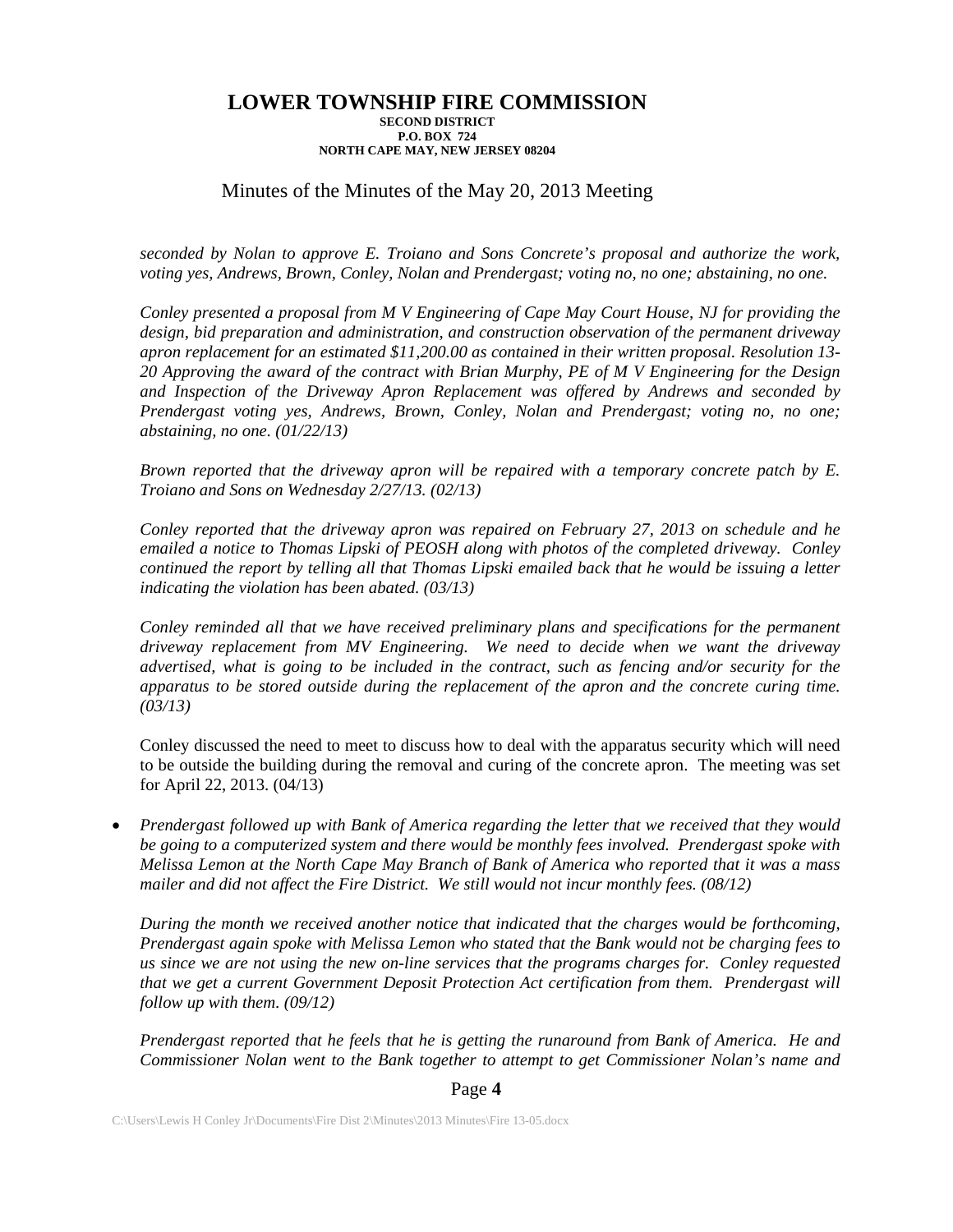### Minutes of the Minutes of the May 20, 2013 Meeting

*signature added to the Fire District's account. The bank manager, who is not the regular manger told them Bank of America requires all five commissioners to be at the bank at the same time and all sign new signature cards in the manager's presence. Commissioner Nolan informed her that that would constitute a meeting under the Open Public Meeting Act and need to be advertised as required.* 

*Due to this continuing issue with the signature cards as well as the continuing issues regarding the letters regarding interest charges for the account Commissioner Prendergast will be seeking out other banks for proposals for services. (11/12)* 

*Prendergast reported that he has one proposal in and looking for a couple more before making a recommendation. (12/12)* 

*Prendergast reported that he has reviewed proposals from several area banks and recommends remaining with Bank of America. Conley reminded him that we need a current documents that demonstrates that Bank of America meets the requirements of the Government Unit Deposit Protection Act, (04/13)* 

**Prendergast distributed updated signature cards for Bank of America for all of the Commissioners to sign.** 

#### **Conley reminded him that we need a current documents that demonstrates that Bank of America meets the requirements of the Government Unit Deposit Protection Act, (05/13)**

 *A presentation was made for a Power Purchasing Agreement by Emerald Energy, LLC (Joseph Jackson) and Cambria Solar (Mike Atkins) wherein Mr. Atkins represented that the current electric use would be sold to us by Cambria Solar at a savings of 8% with a 2.5% increase/year after the first year. Resolution #12-34 approving the PPA offer subject to review by the Solicitor Richard Braslow was offered by Nolan and seconded by Conley voting yes, Conley, Nolan and Prendergast; voting no, no one; abstaining, no one. (10/12)* 

*Conley reported that he forward the draft Power Purchasing Agreement and current electric use release documents provided to him to Solicitor Braslow. The current use release document was approved by Mr. Braslow, signed by Commissioner Conley and returned to Joe Jackson. The Power Purchasing Agreement was drafted to be with the Town Bank Volunteer Fire Company and was unacceptable. Conley would not sign the*  document and returned it to Joe Jackson for correction. In the letter from Mr. Atkins attorney, the attorney *states that he also agreed that the Fire District is the correct entity for Mr. Atkins to contract with, but it was his opinion that such an agreement needed to be publicly bid. This is contrary to what Mr. Jackson and his people had represented at prior meetings. It is, however consistent with Commissioner Conley and Solicitor Braslow's feeling. This information was passed on to Mr. Jackson for a response and/or a revised proposal. As of November 19, 2012 Conley has not heard back from anyone. (11/12)* 

*As of December 17, 2012 Conley has not heard back from anyone. (12/12)* 

Conley read a report from solar company's structural engineer indicating that the roof trusses will need to be beefed up in order to support the weight of the solar panels. Conley will reach out to the

Page **5**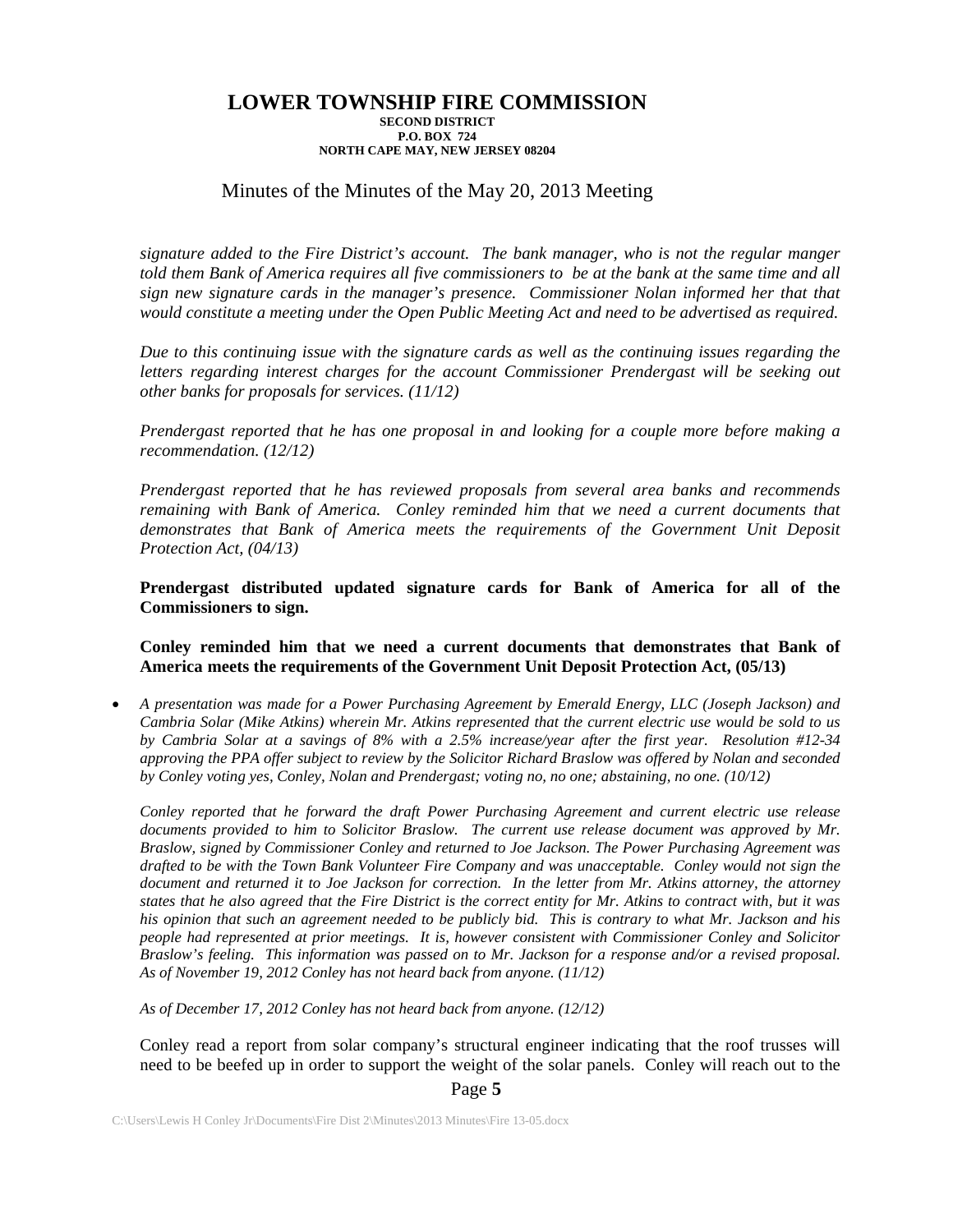## Minutes of the Minutes of the May 20, 2013 Meeting

engineer to be sure that there is no problem with the trusses without adding the solar panels and attempt to get a quote for what it would cost to get a proposal that will tell us how much beefing up the trusses will need and the anticipated cost for the work if we decided to go ahead with the solar panels. (04/13)

 *A discussion was initiated regarding our insurance coverage limits and in particular to be sure that our Financial Data Specialist and our Treasurer are covered for at least 1 million dollars and the Town Bank Fire Company officers for a minimum of \$50,000.00. We will also need to know if Missie, our Financial Data Specialist needs to be named in the policy.* 

*Brown suggested that perhaps we should have someone from Volunteer Fire Insurance Services give us a full presentation of our insurance coverage and limits much like we used to get from the late Walt Fortnum. Nolan will contact VFIS to get the quotes and try to set up the presentation ASAP. (04/13)* 

**Nolan presented quotes from VFIS of N.J. for Additional coverage as follows" To increase theft coverage on all Commissioners except the Treasurer and all officers of the Town Bank Fire Co. to \$50,000 an additional \$60.00/year, the Treasurer to \$1.2 million for an additional \$60.00 per year and the Financial Data Specialist to 1.2 million for an additional \$179.00/year for a total increase of \$299.00/year. A motion to purchase the additional coverage as soon as possible was offered by Conley and seconded by Andrews, voting yes, Andrews, Brown, Conley, Nolan and Prendergast; voting no, no one; abstaining, no one.** 

**Nolan also reported that Joe Giorgi from VFIS of N.J. was scheduled to attend the Commissioners meeting but he is not here. (05/13)** 

 *Conley requested authorization to purchase 2 new computers for Missie and him as theirs are very outdated; he anticipated that the cost with the new version of Microsoft Office and battery backup would not exceed \$3,500.00 for the both. Motion to authorize the purchase was offered by Andrews and seconded by Prendergast, voting yes, Andrews, Brown, Conley, Nolan and Prendergast; voting no, no one; abstaining, no one. (04/13)* 

**Conley reported that the two computers have been received for a total cost of \$2,970.06 for both and are currently being set up. (05/13)** 

### **NEW BUSINESS**

New purchases authorized that were requested by Chief Megonigal are as follows:

o 30 air tanks inspection and the necessary replacement parts necessary to pass inspection from American Diving in the amount of \$606.00

#### Page **6**